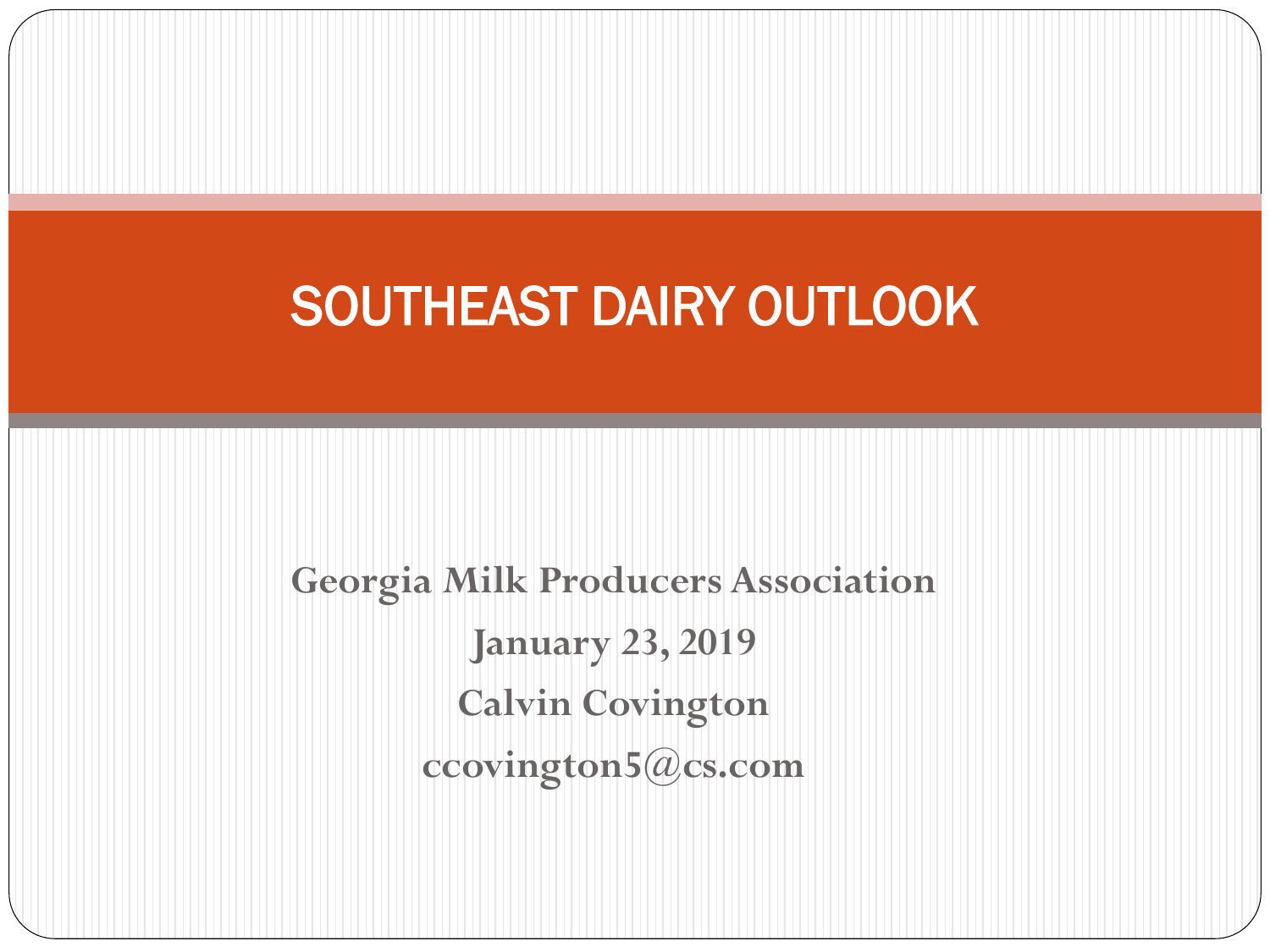# MORE OPTIMISTIC THIS YEAR vs. LAST YEAR

- Last year 2018 SE FO blend price \$1.50/cwt. lower than 2017. (actual \$1.40/cwt. lower)
- This year 2019 blend prices about \$1.45/cwt. higher than 2018.
- Milk prices moving up  $-\underline{\text{Walk}}$  not a run.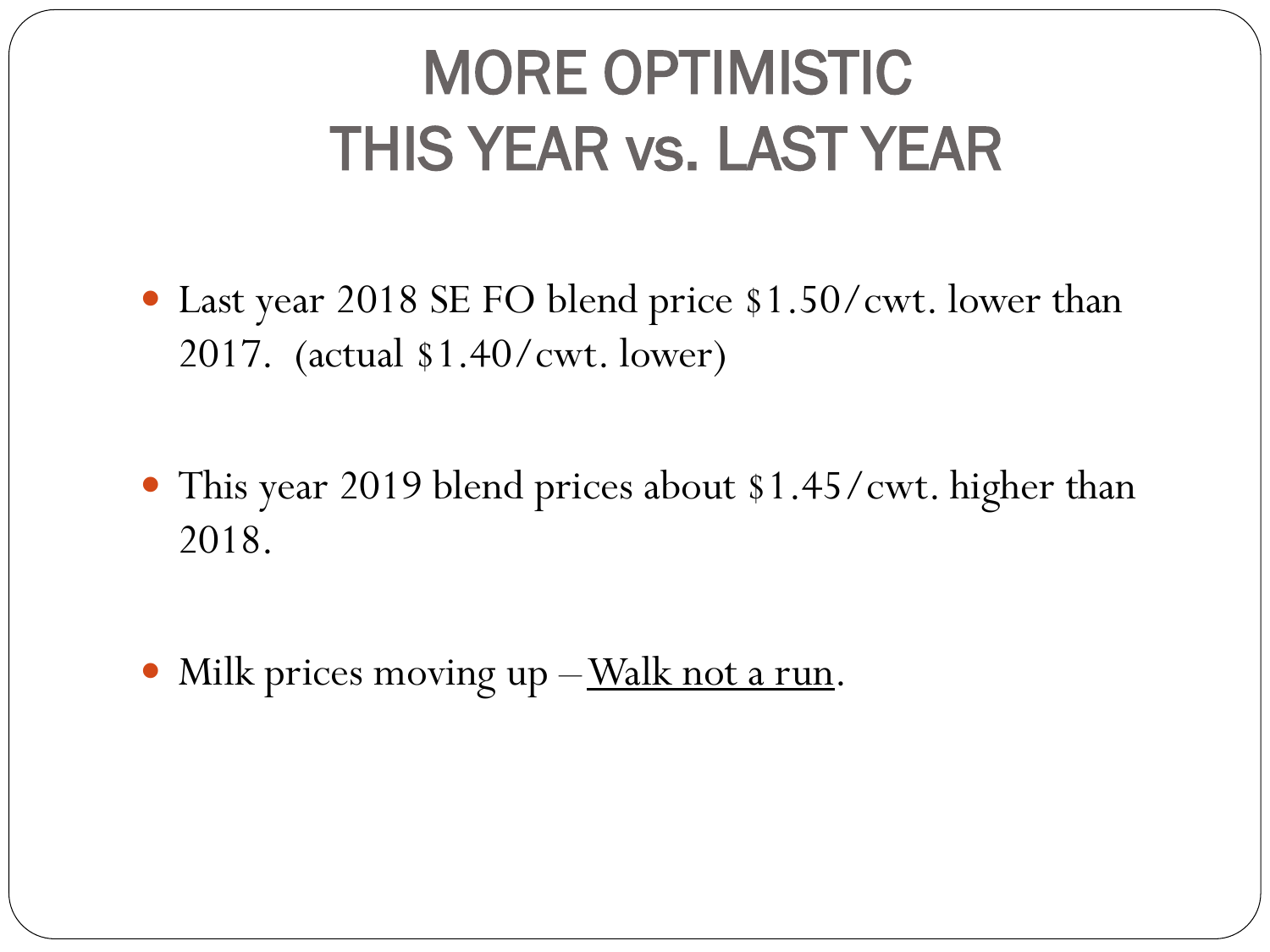### **OUTLINE**



#### Demand

#### • Price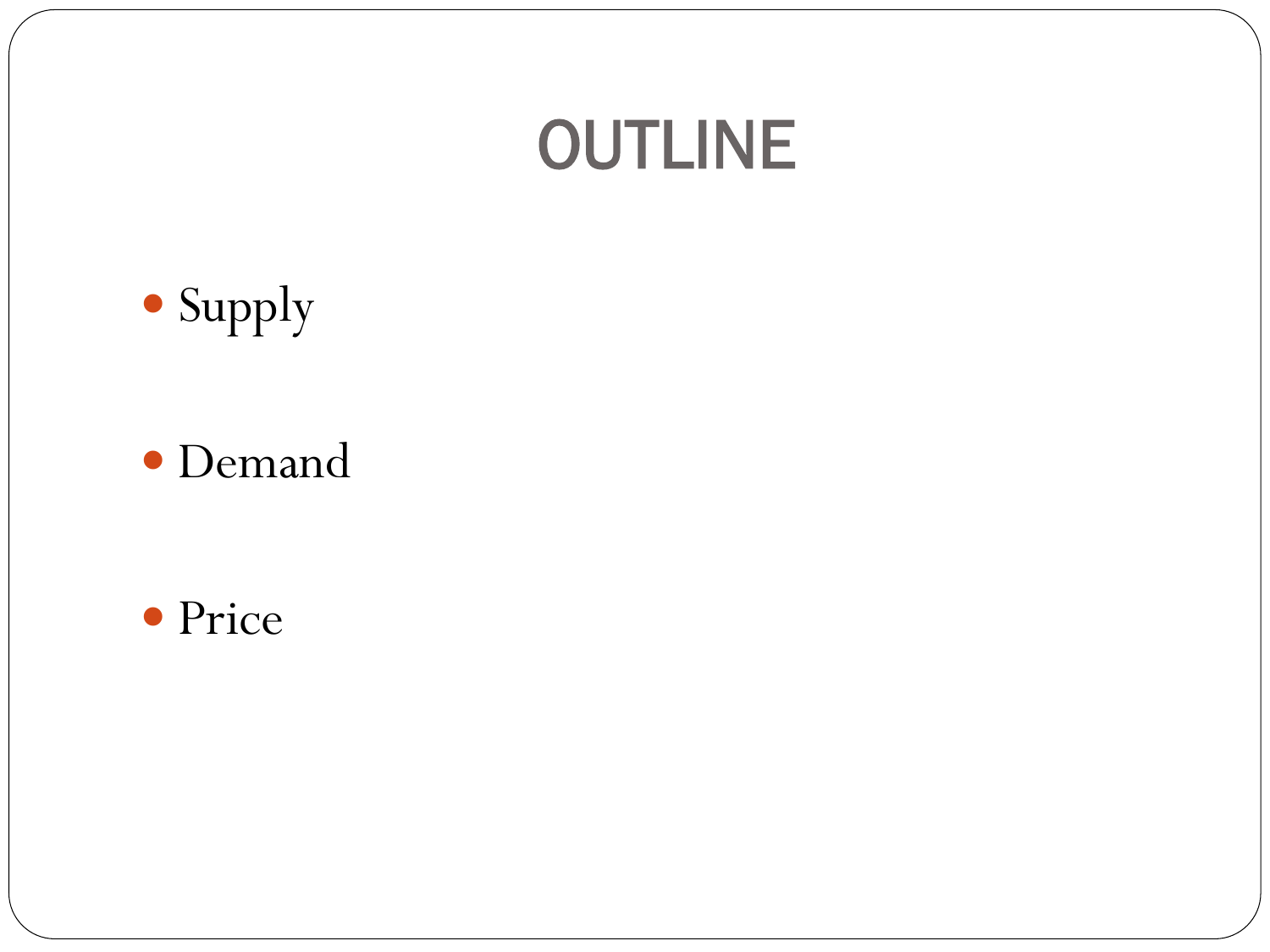### **MILK PRODUCTION 2018 vs. 2017 Monthly Change %**

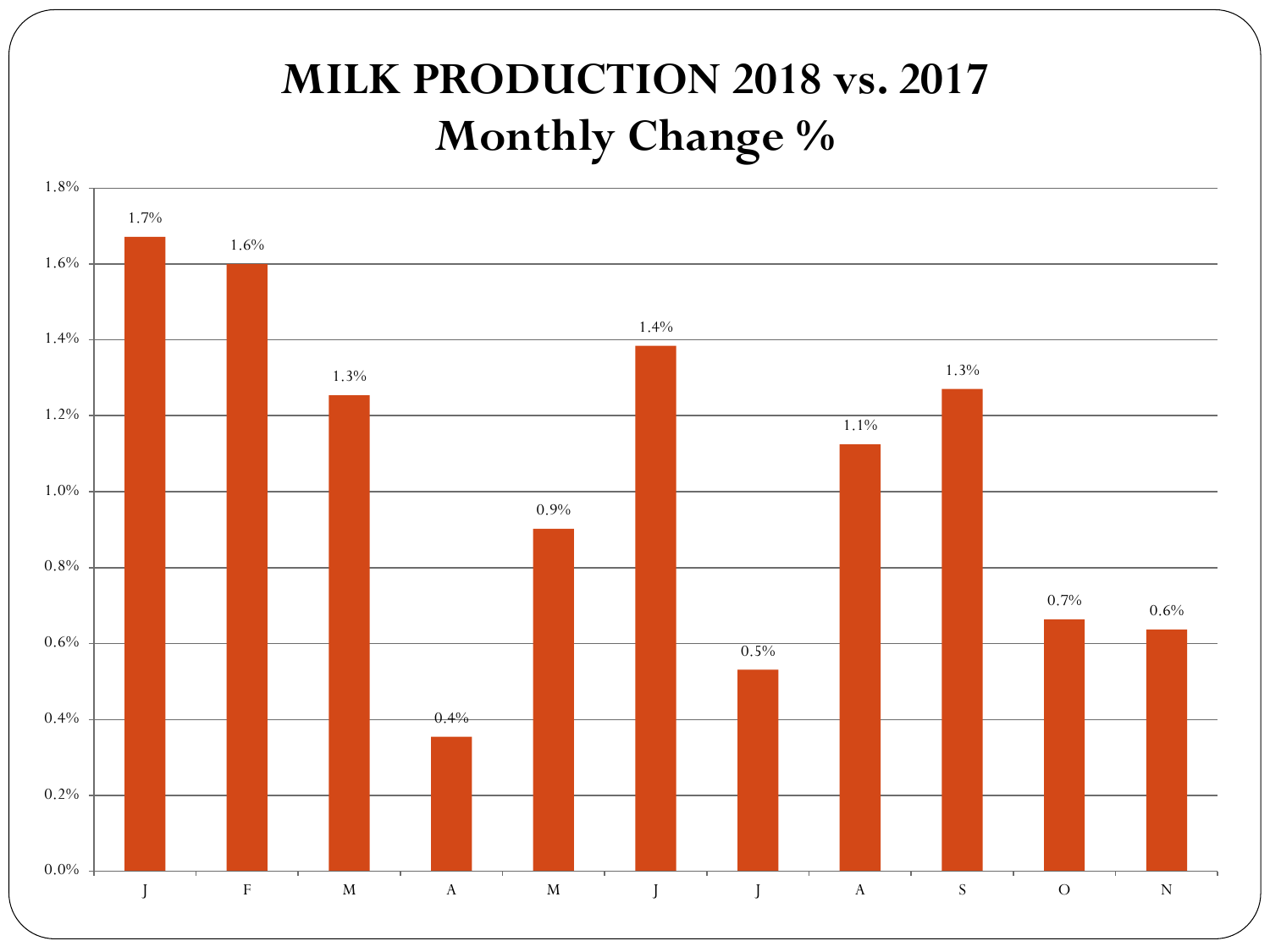#### **NOVEMBER DAIRY COWS 2009 -2018**

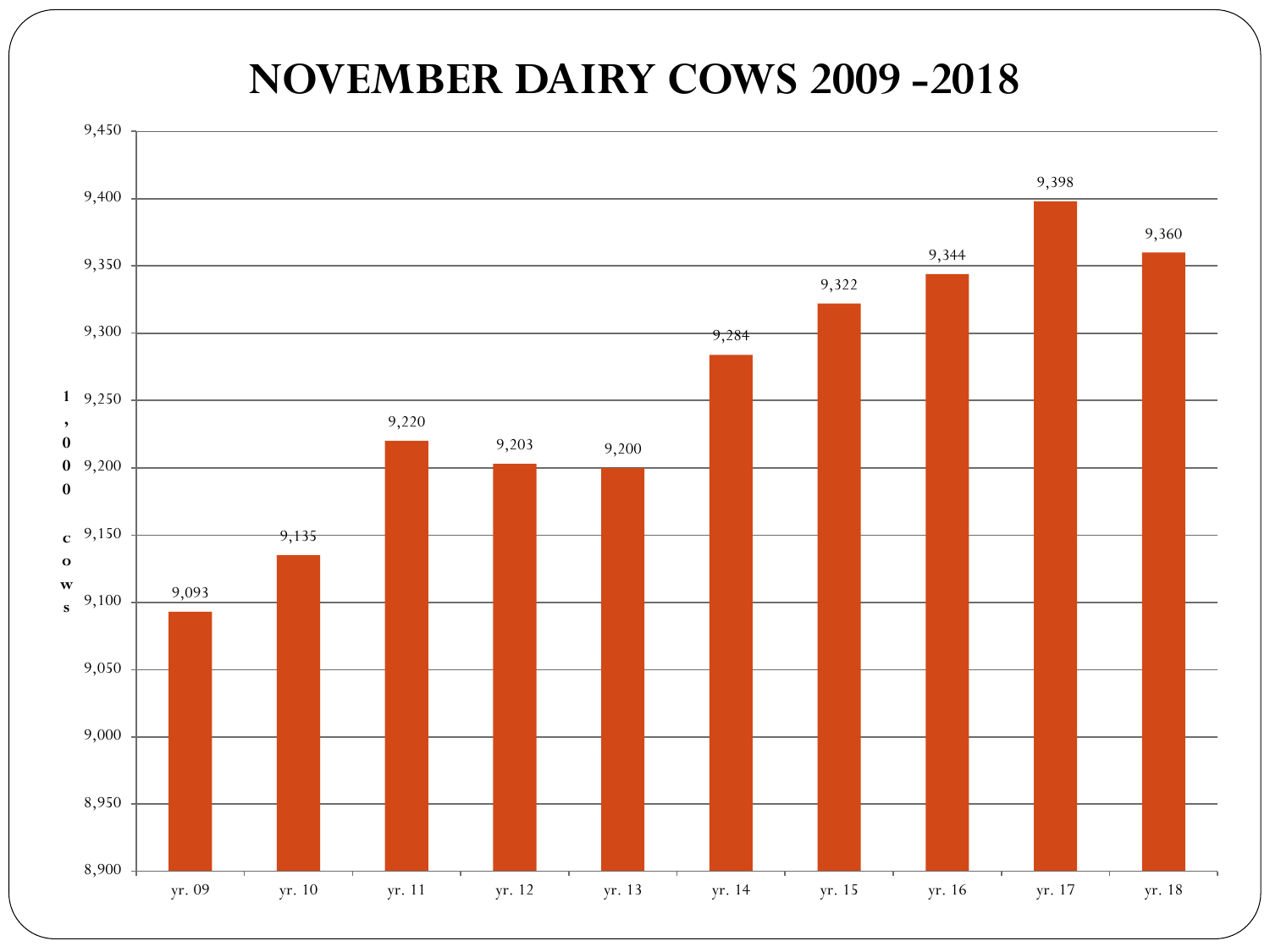# Milk Production Shifting Back West

| Region           | <b>2017 (January-</b><br>September) | 2018 (January-<br>September) | <b>Change</b> $\frac{0}{0}$ |
|------------------|-------------------------------------|------------------------------|-----------------------------|
|                  | (million lbs.)                      |                              |                             |
| <b>Midwest</b>   | 51,442                              | 51,570                       | 0.2%                        |
| California       | 29,989                              | 30,416                       | $1.4\%$                     |
| <b>Northwest</b> | 23,471                              | 24,241                       | 3.3%                        |
| <b>Northeast</b> | 23,739                              | 23,488                       | $-1.1\%$                    |
| Southwest        | 19,689                              | 20,440                       | 3.8%                        |
| Plains $(I-29)$  | 6.868                               | 7,068                        | 2.9%                        |
| <b>Southeast</b> | 7,148                               | 6,886                        | $-3.7%$                     |
| Alaska + Hawaii  | 32.2                                | 32.0                         | $-0.6\%$                    |
| <b>Total</b>     | 162,379                             | 164,141                      | $1.1\%$                     |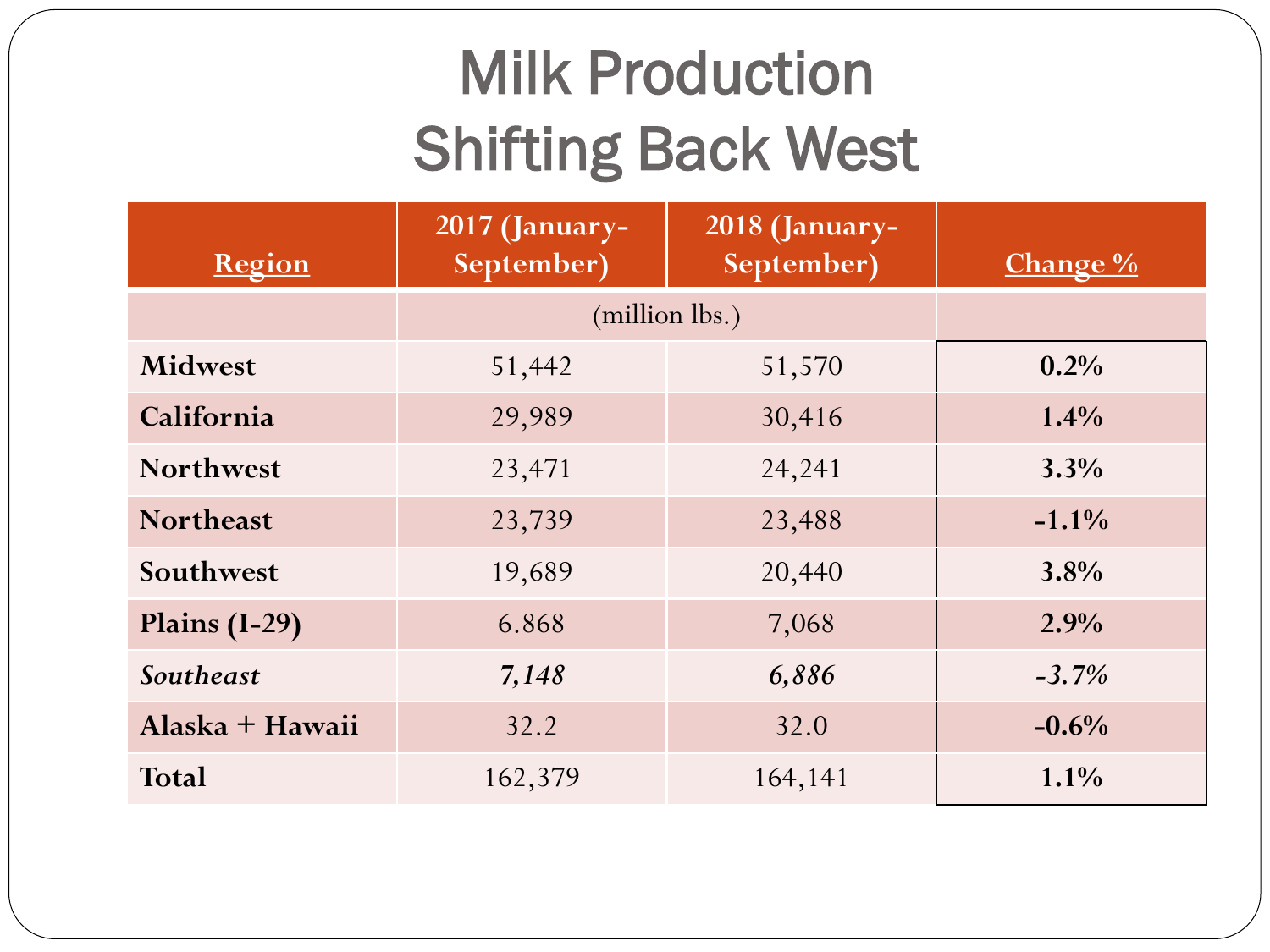### Southeast States Production

| <b>State</b>   | 2017 (January-<br>September) | 2018 (January-<br>September) | Change % |
|----------------|------------------------------|------------------------------|----------|
|                | (million lbs.)               |                              |          |
| Florida        | 1,919                        | 1,829                        | $-4.7$   |
| Georgia        | 1,406                        | 1,346                        | $-4.3$   |
| Virginia       | 1,308                        | 1,254                        | $-4.1$   |
| Kentucky       | 784                          | 781                          | $-0.4$   |
| North Carolina | 718                          | 717                          | $-0.1$   |
| Tennessee      | 525                          | 493                          | $-6.1$   |
| South Carolina | 188                          | 187                          | $-0.5$   |
| Louisiana      | 123                          | 120                          | $-2.4$   |
| Mississippi    | 107                          | 101                          | $-5.6$   |
| Alabama        | 70                           | 58                           | $-17.1$  |
| <b>Total</b>   | 7,148                        | 6,886                        | $-3.7$   |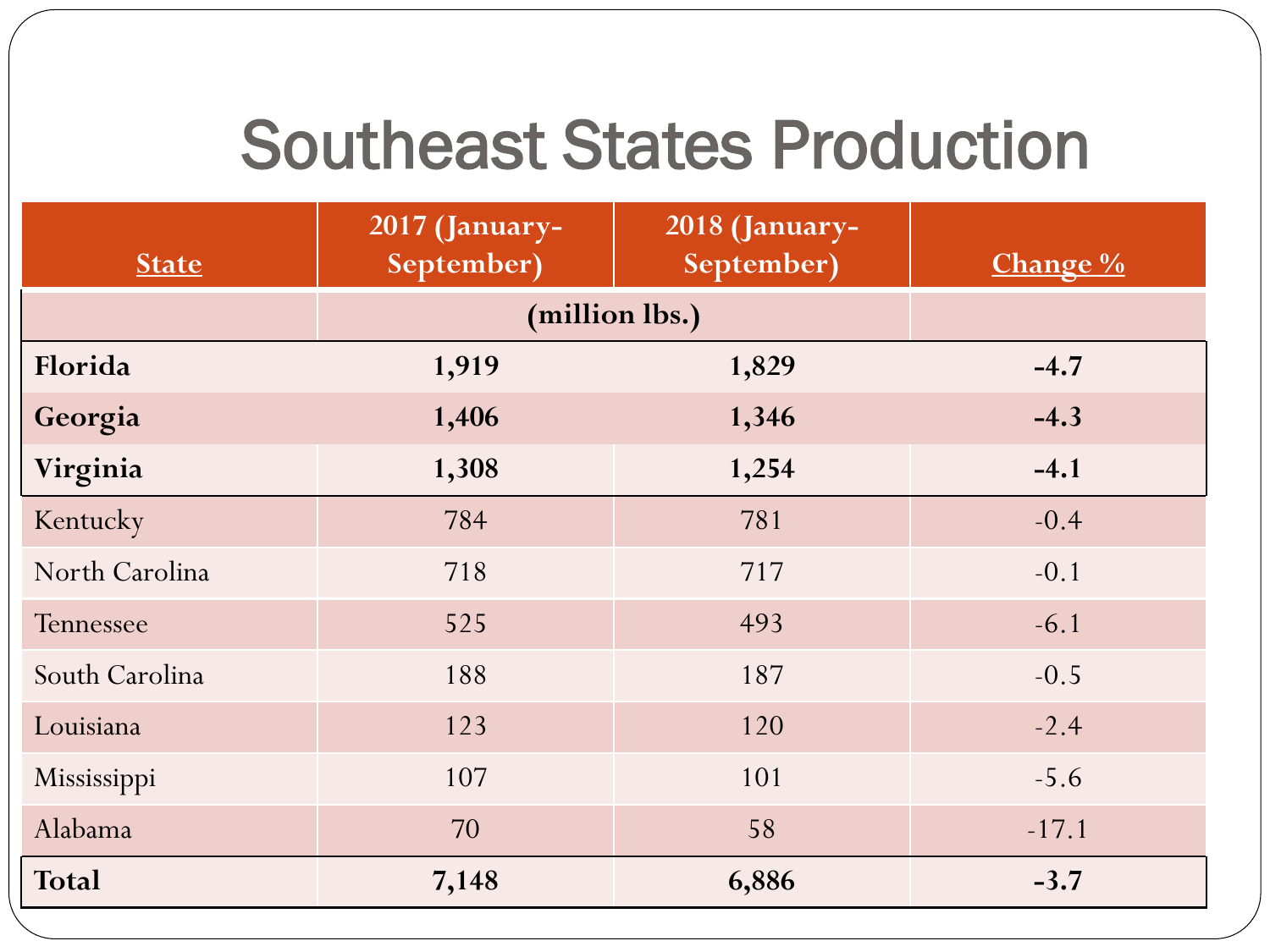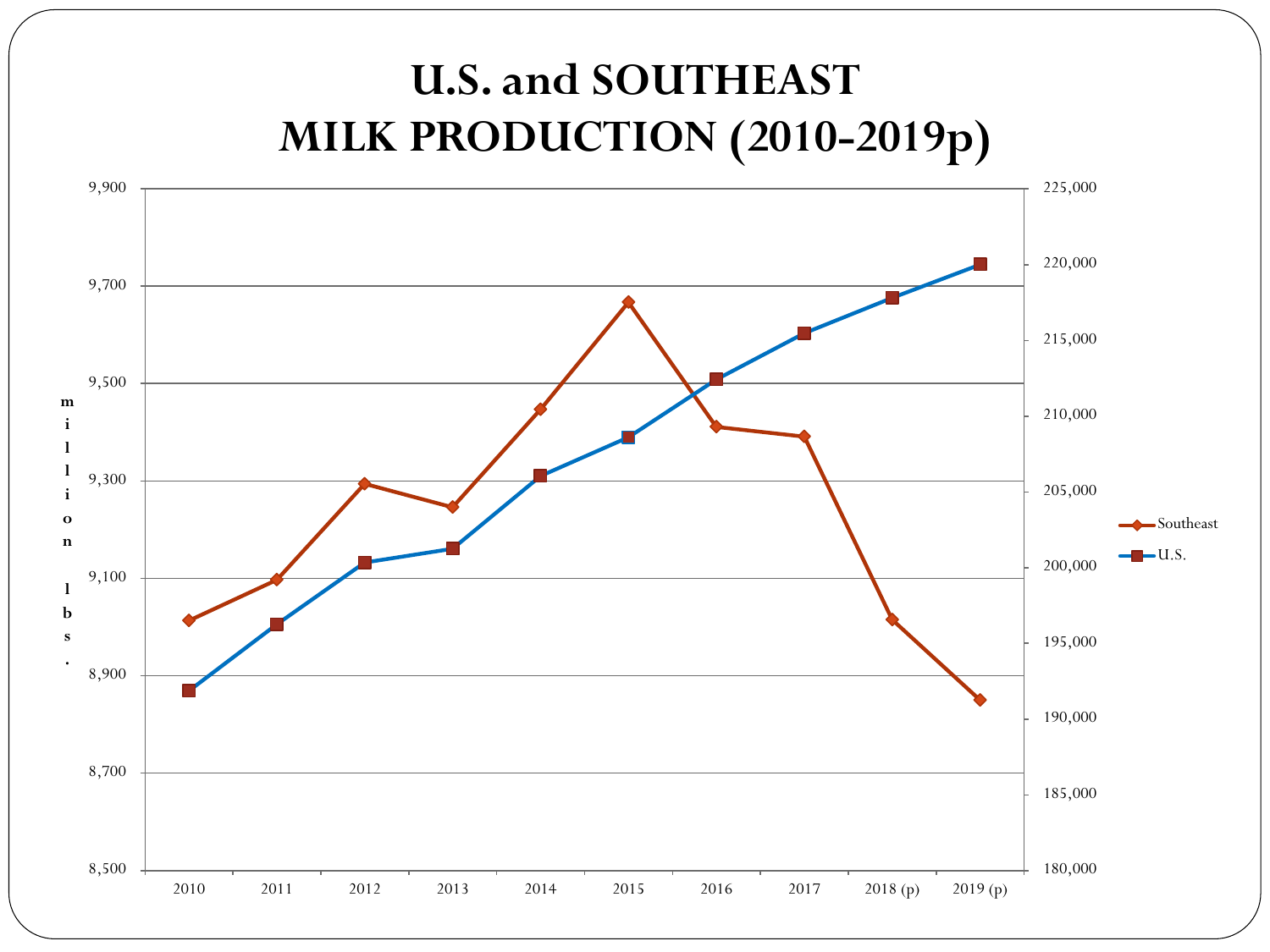#### **GEORGIA MILK PRODUCTION (2000-2018e)**

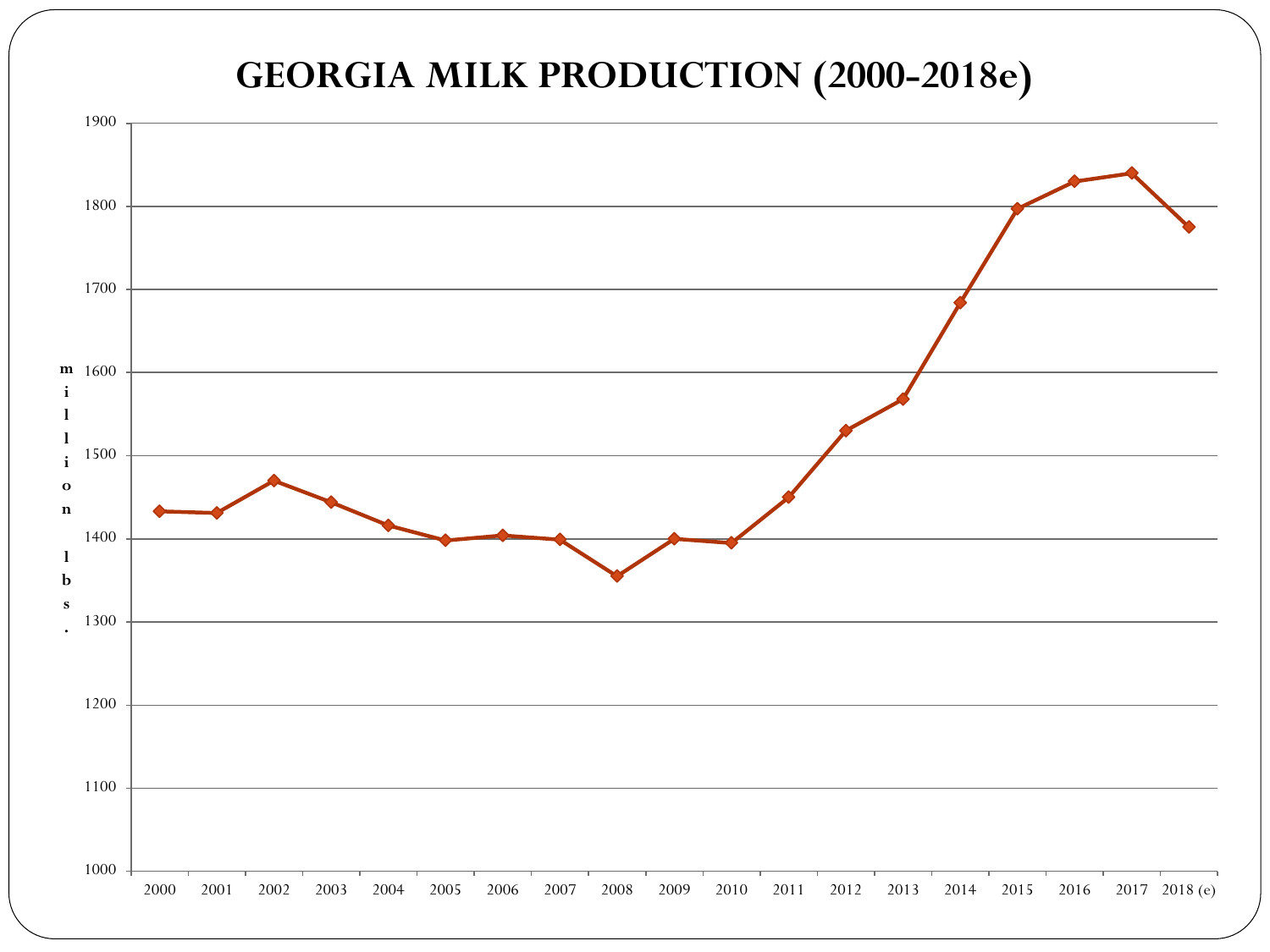# DAIRY PRODUCT INVENTORY

| Product                   | <b>Nov. 2016</b> | <b>Nov. 2017</b> | <b>Nov. 2018</b> | $18 \text{ vs. } 17$<br>Change % |
|---------------------------|------------------|------------------|------------------|----------------------------------|
|                           | (million lbs.)   |                  |                  |                                  |
| <b>Butter</b>             | 161              | 159              | 154              | $-3.3%$                          |
| Nonfat Dry<br>Milk Powder | 215              | 317              | 253(Oct)         | $-20.2%$                         |
| Dry Whey                  | 61               | 100              | 74 (Oct)         | $-21.2%$                         |
| Cheese                    | 1,182,646        | 1,258,630        | 1,352,815        | $+7.5%$                          |
| EU Skim Milk<br>Powder    | 937,067          | 840,385          | 484,900          | $-42.3%$                         |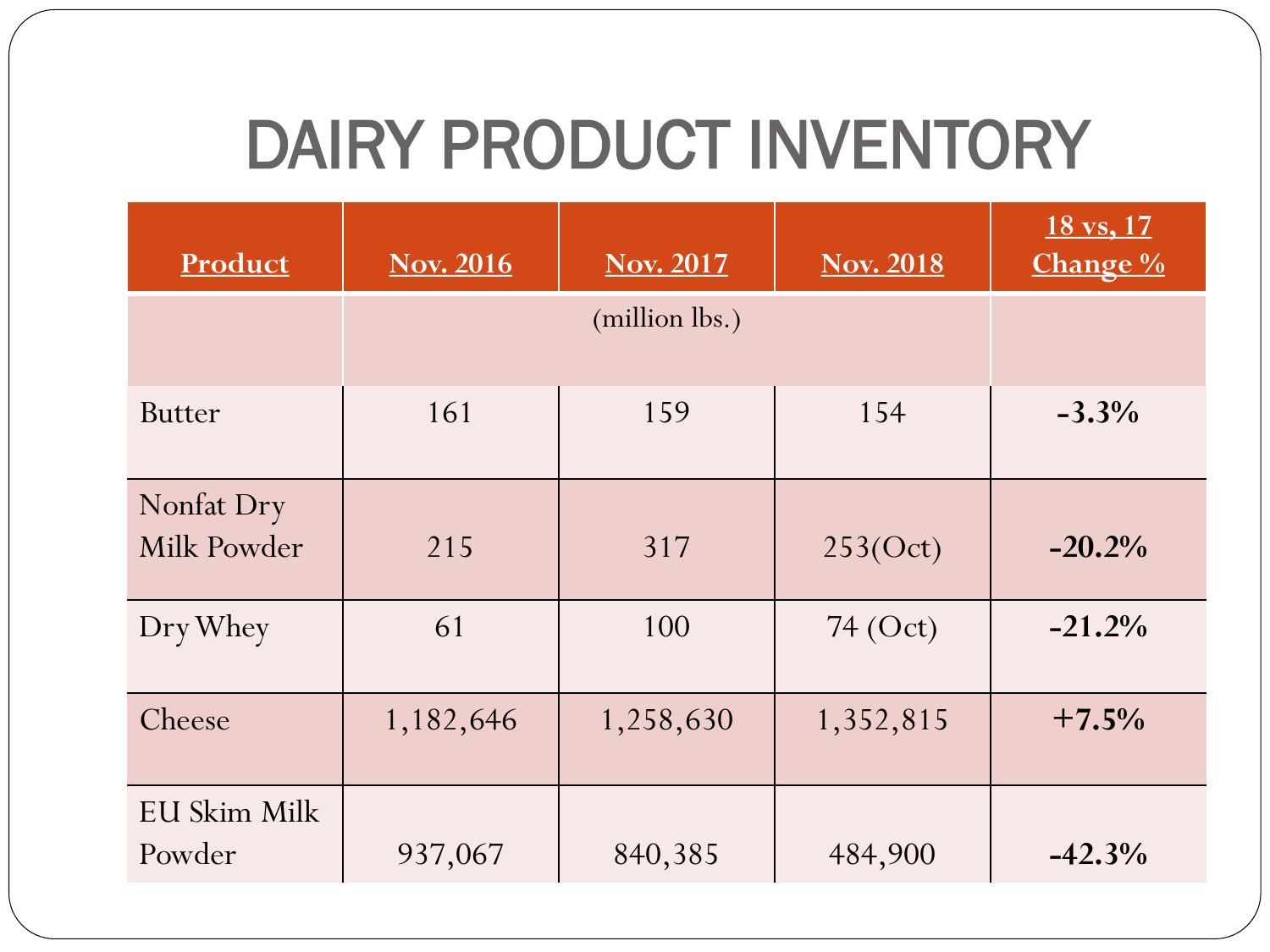### 20,000 20,500 21,000 21,500 22,000 22,500 23,000 23,500 24,000 24,500 2010 2011 2012 2013 2014 2015 2016 2017 2018p **DOMESTIC CONSUMPTION TOTAL SOLIDS (2010-2018p)** million lbs.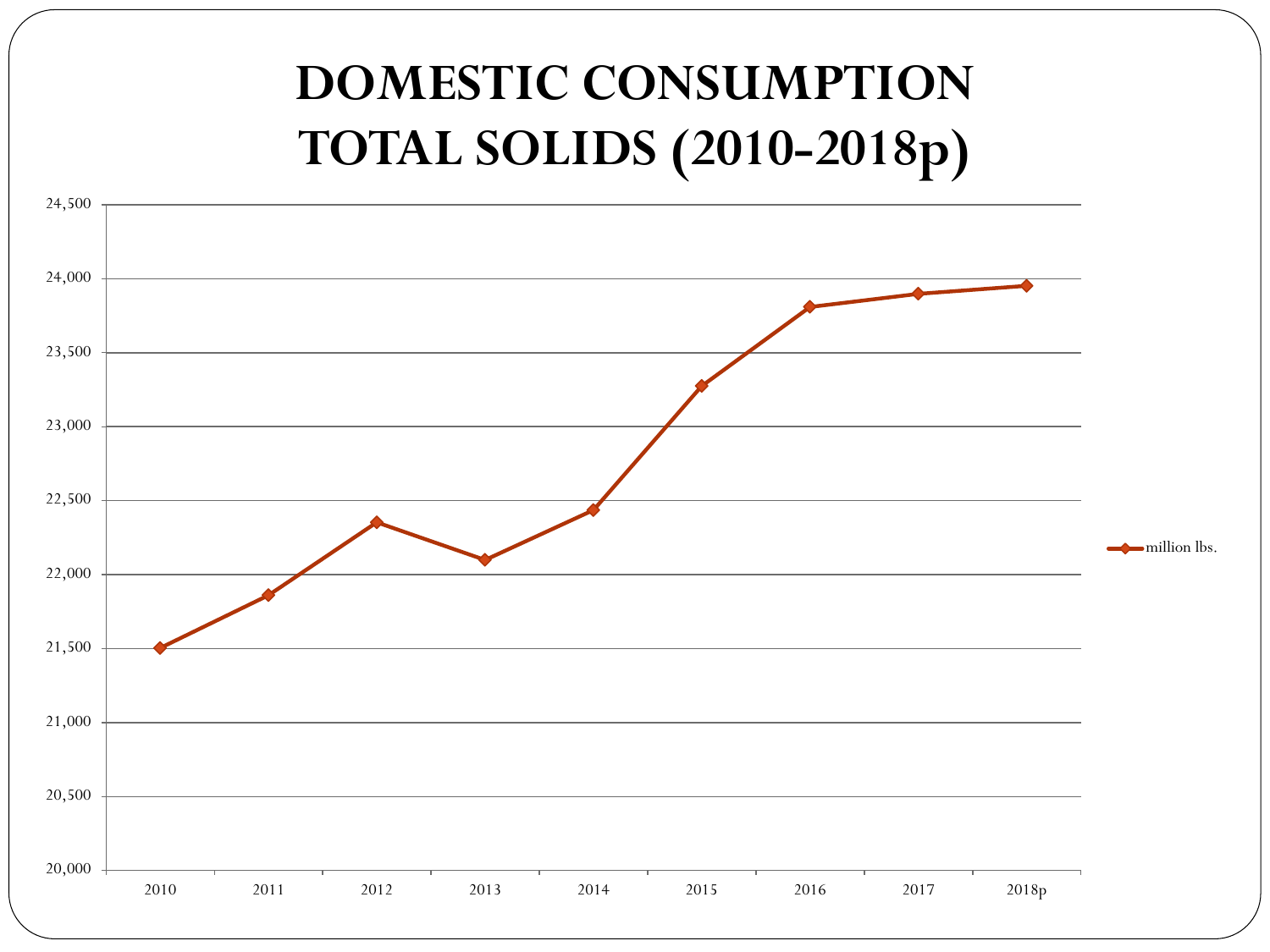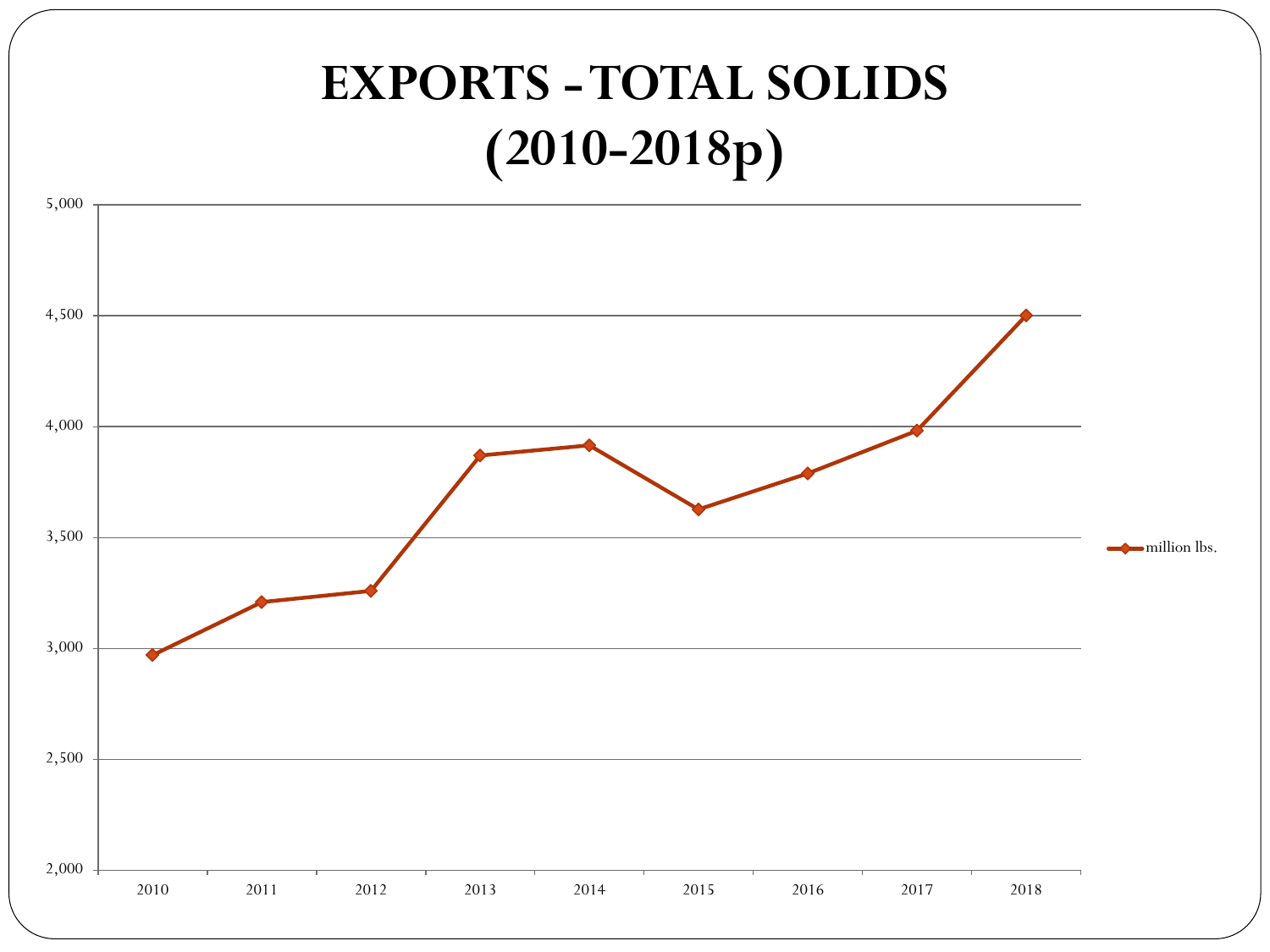### **EXPORTS % of TOTAL SOLIDS DEMAND**

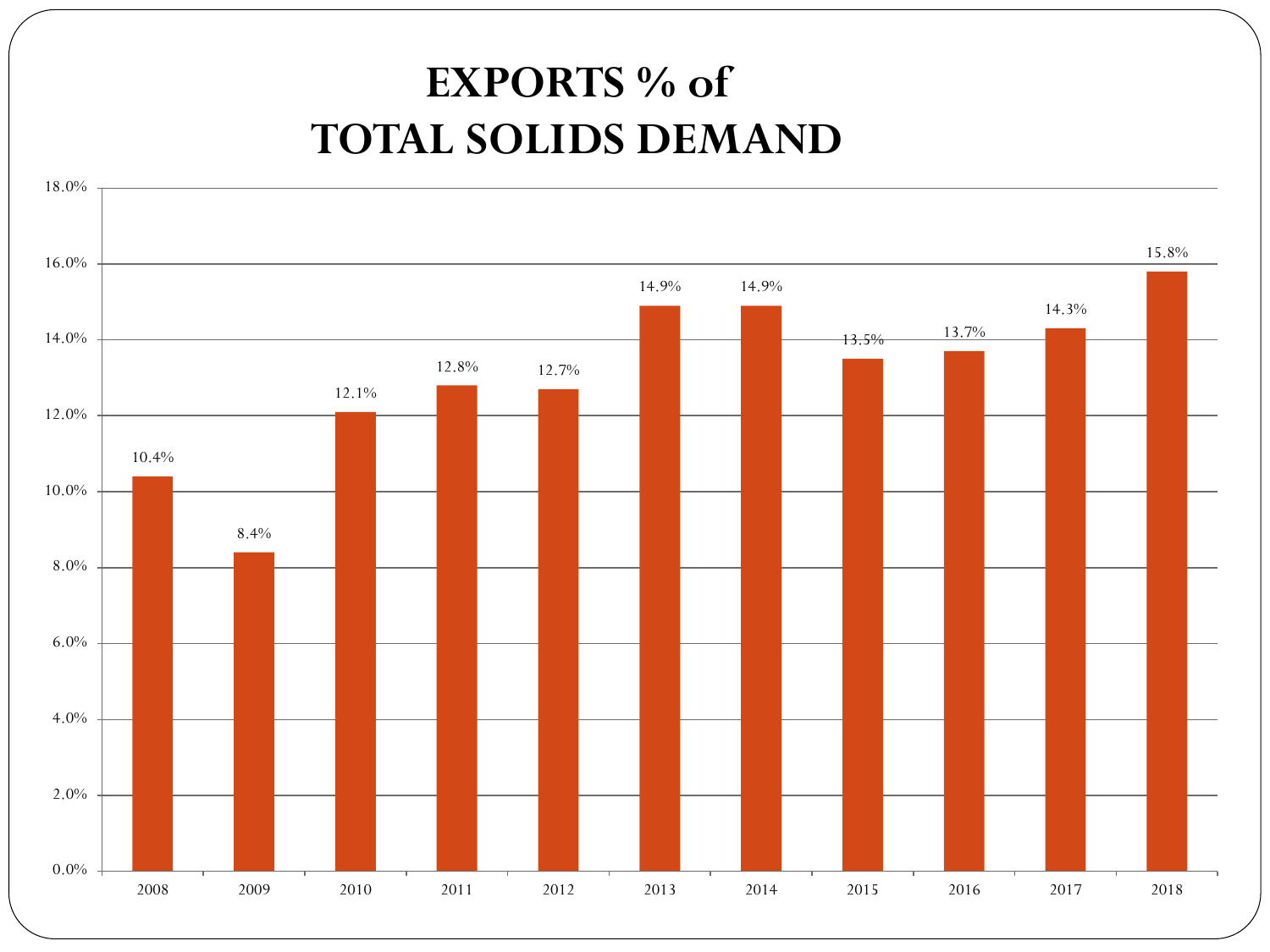# SKIM and FAT DEMAND

|                | <b>DOMESTIC</b> | <b>EXPORT</b> |
|----------------|-----------------|---------------|
| SKIM (protein) | 66%             | $91\%$        |
| <b>FAT</b>     | 34%             | $9\%$         |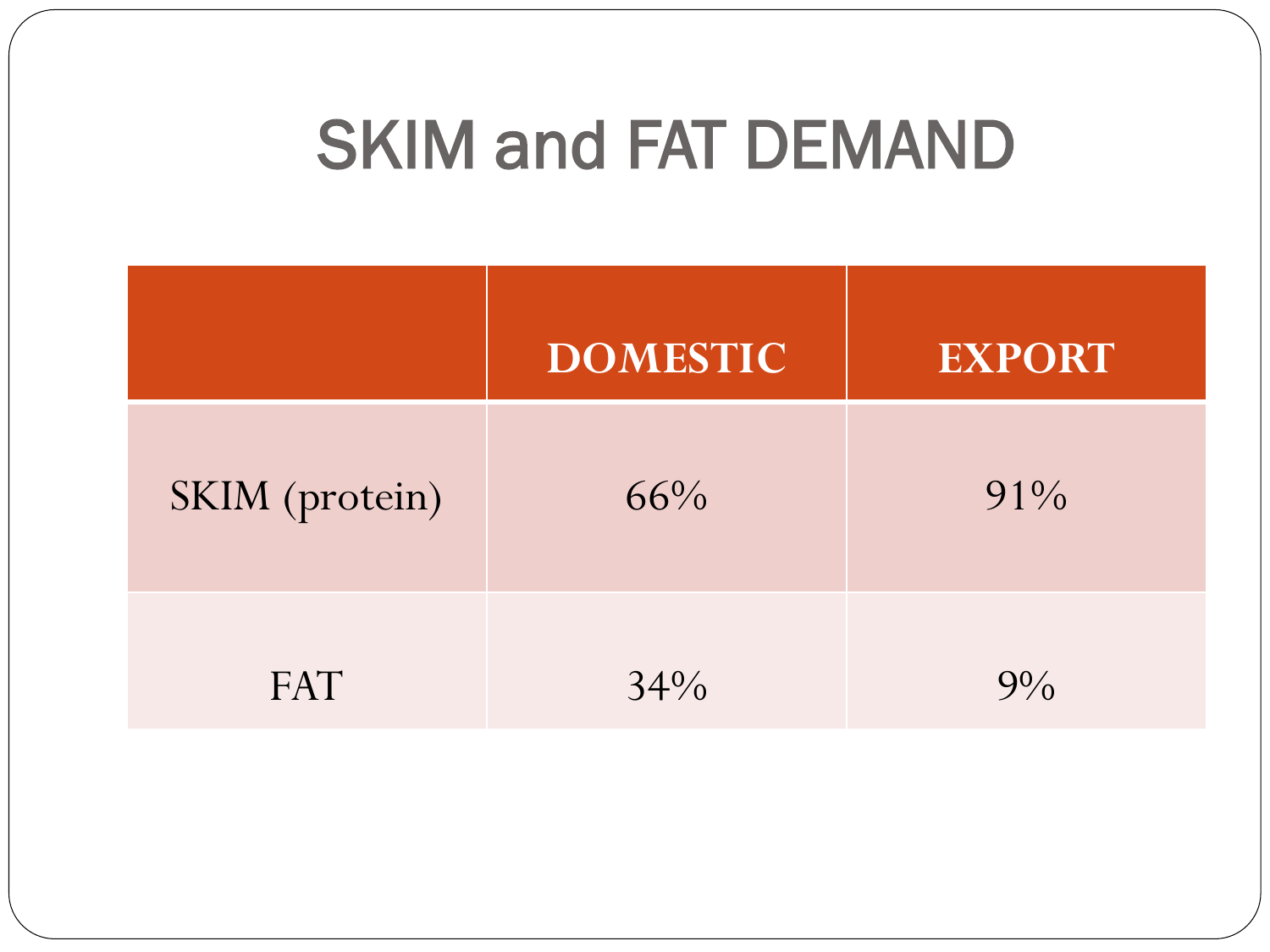# COMBINED SOUTHEASTERN FEDERAL ORDERS UTILIZATION

| <b>Class</b>   | 2017          | 2018  |
|----------------|---------------|-------|
|                | $(^{0}/_{0})$ |       |
| Class I        | 71.73         | 72.79 |
| Class II       | 14.32         | 14.49 |
| Class III & IV | 13.96         | 12.72 |
|                |               |       |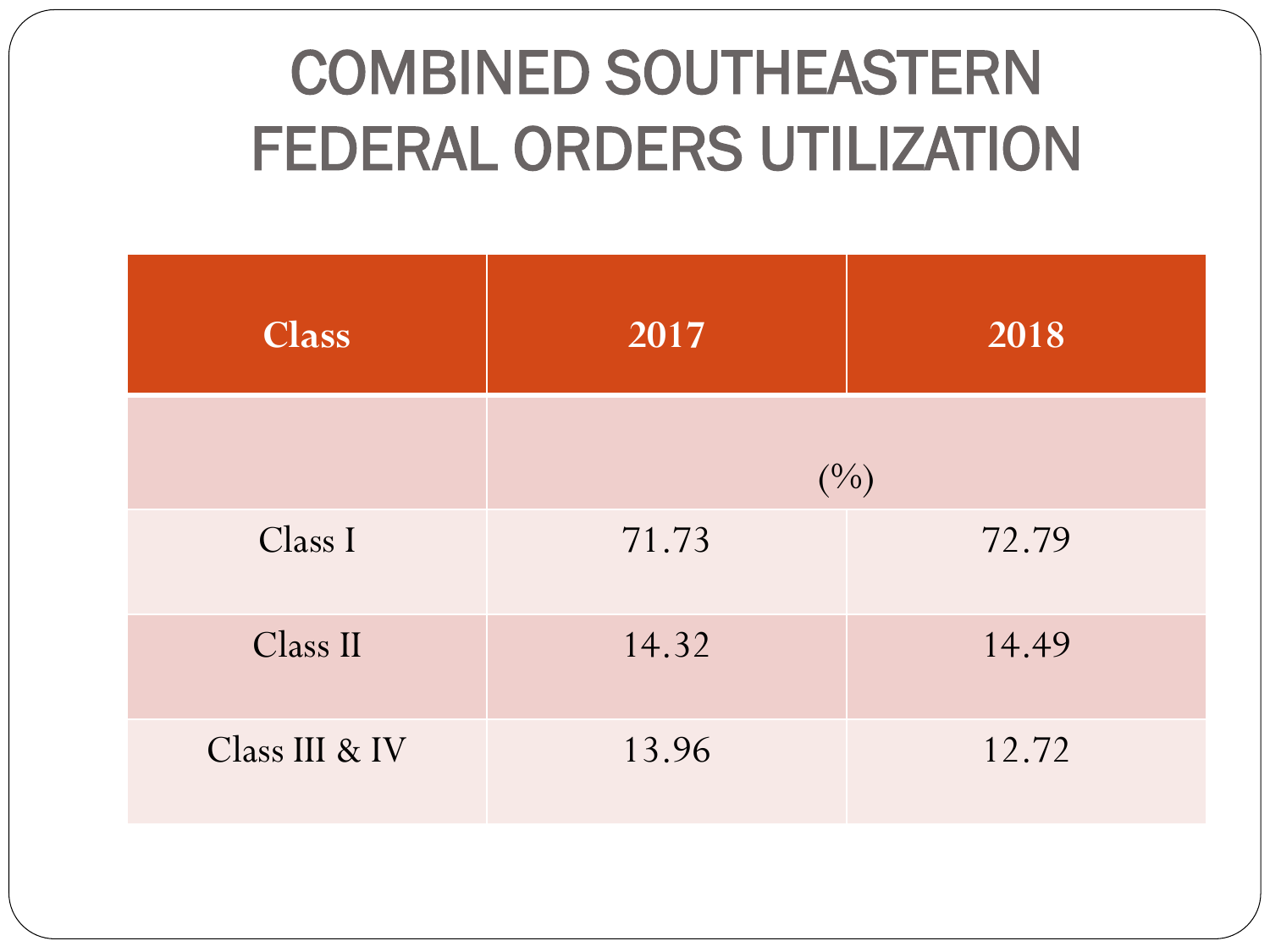# Southeast Distributing Plants Class I Utilization (billion lbs.)

| Year                                                          | Appalachian | <b>Florida</b> | Southeast | <b>Total</b> |
|---------------------------------------------------------------|-------------|----------------|-----------|--------------|
| 2010                                                          | 4.59        | 2.72           | 5.17      | 12.48        |
| 2015                                                          | 4.19        | 2.49           | 4.30      | 10.98        |
| 2016                                                          | 4.22        | 2.44           | 4.21      | 10.87        |
| 2017                                                          | 4.36        | 2.33           | 4.12      | 10.81        |
| 2018                                                          | 4.40        | 2.27           | 4.05      | 10.73        |
| 2010 vs. 2018<br>(daily milk<br>tankers)                      | $-10$       | $-25$          | $-62$     | $-97$        |
| <b>Blend</b><br><b>Estimated</b><br>$\sqrt{$}$ / $\sqrt{$}$ . | \$0.08      | \$0.77         | \$0.60    |              |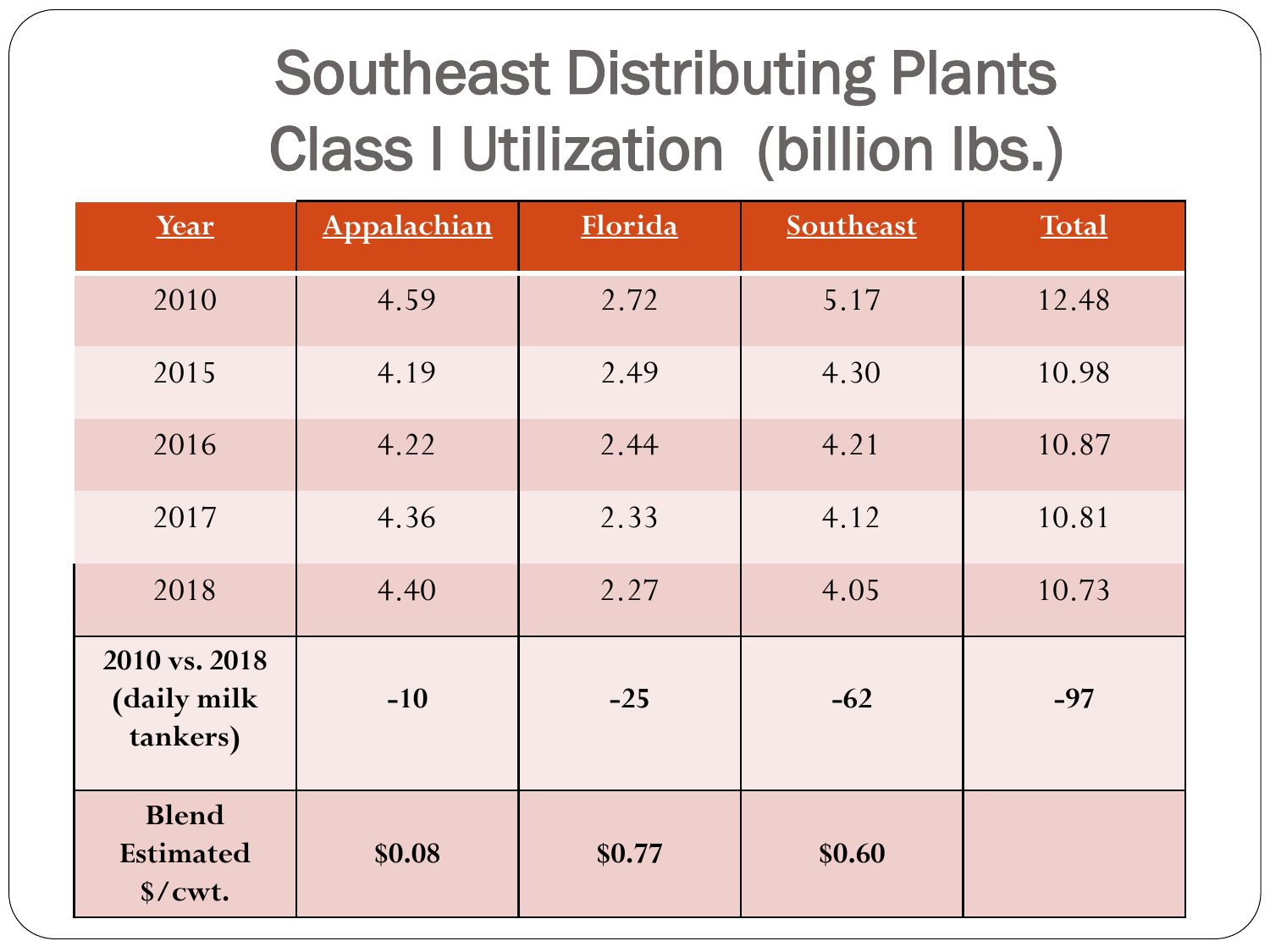# SE PER CAPITA PRODUCTION vs. PER CAPITA FLUID SALES

| Year    | Production<br><b>Fluid Sales</b> |           | <b>Difference</b> |  |
|---------|----------------------------------|-----------|-------------------|--|
|         | (lbs. per capita)                |           |                   |  |
| 2010    | 122                              | 178       | $-56$             |  |
| 2011    | 122                              | 174       | $-52$             |  |
| 2012    | 124                              | 170       | $-46$             |  |
| 2013    | 122                              | 165       | $-43$             |  |
| 2014    | 124                              | 159       | $-35$             |  |
| 2015    | 125                              | 156       | $-31$             |  |
| 2016    | 121                              | 154       | $-33$             |  |
| 2017    | 119                              | 149       | $-30$             |  |
| 2018(e) | 114(e)                           | 145 $(e)$ | $-31$             |  |
|         |                                  |           |                   |  |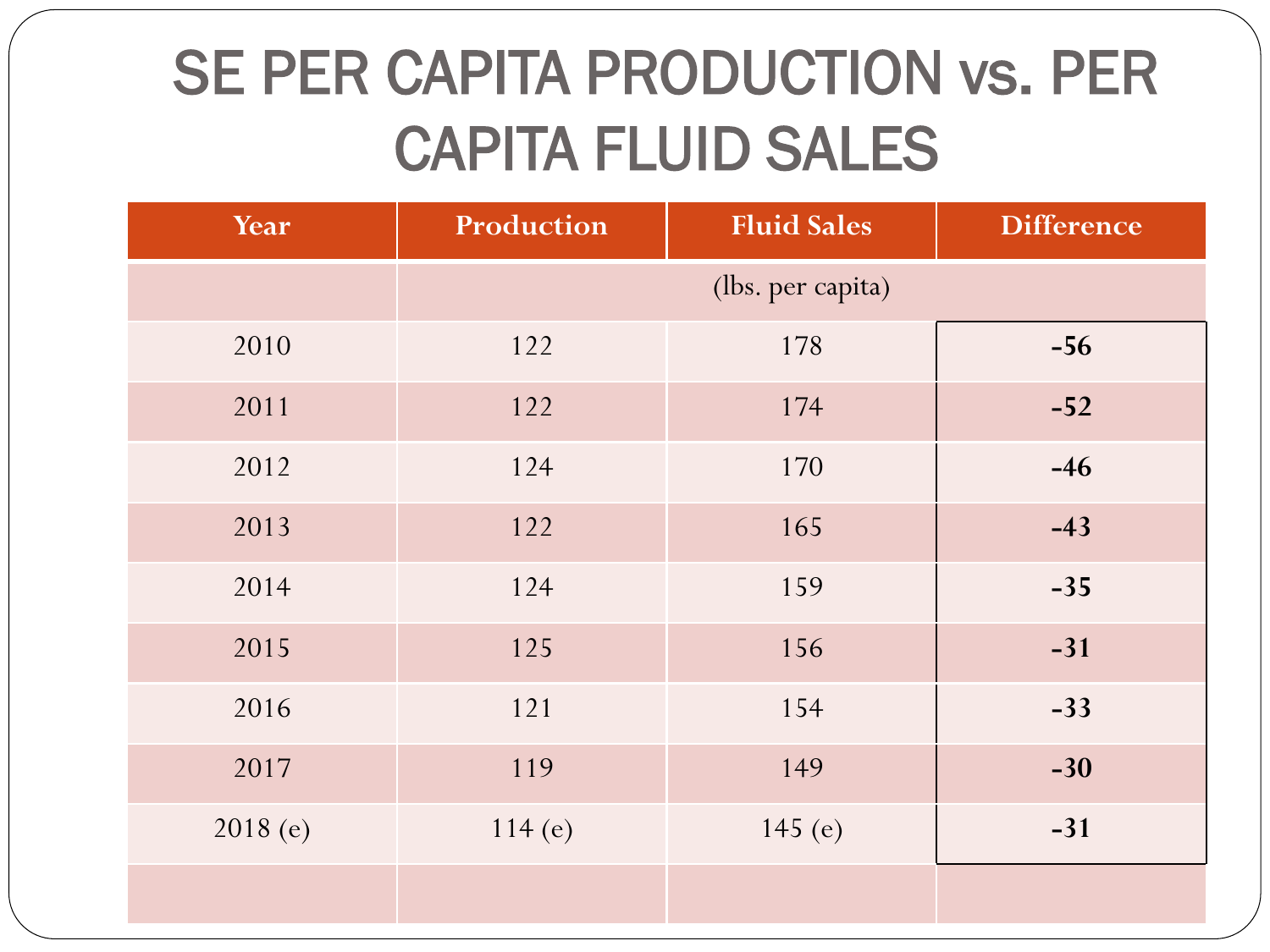### CLASS I MOVER CALCULATION

- 2017 =  $+$ \$0.11/cwt.
- 2018 =  $+$ \$0.34/cwt.
- 2019 (January) =  $+$ \$0.08/cwt.  $(February) = +\$0.10/cwt.$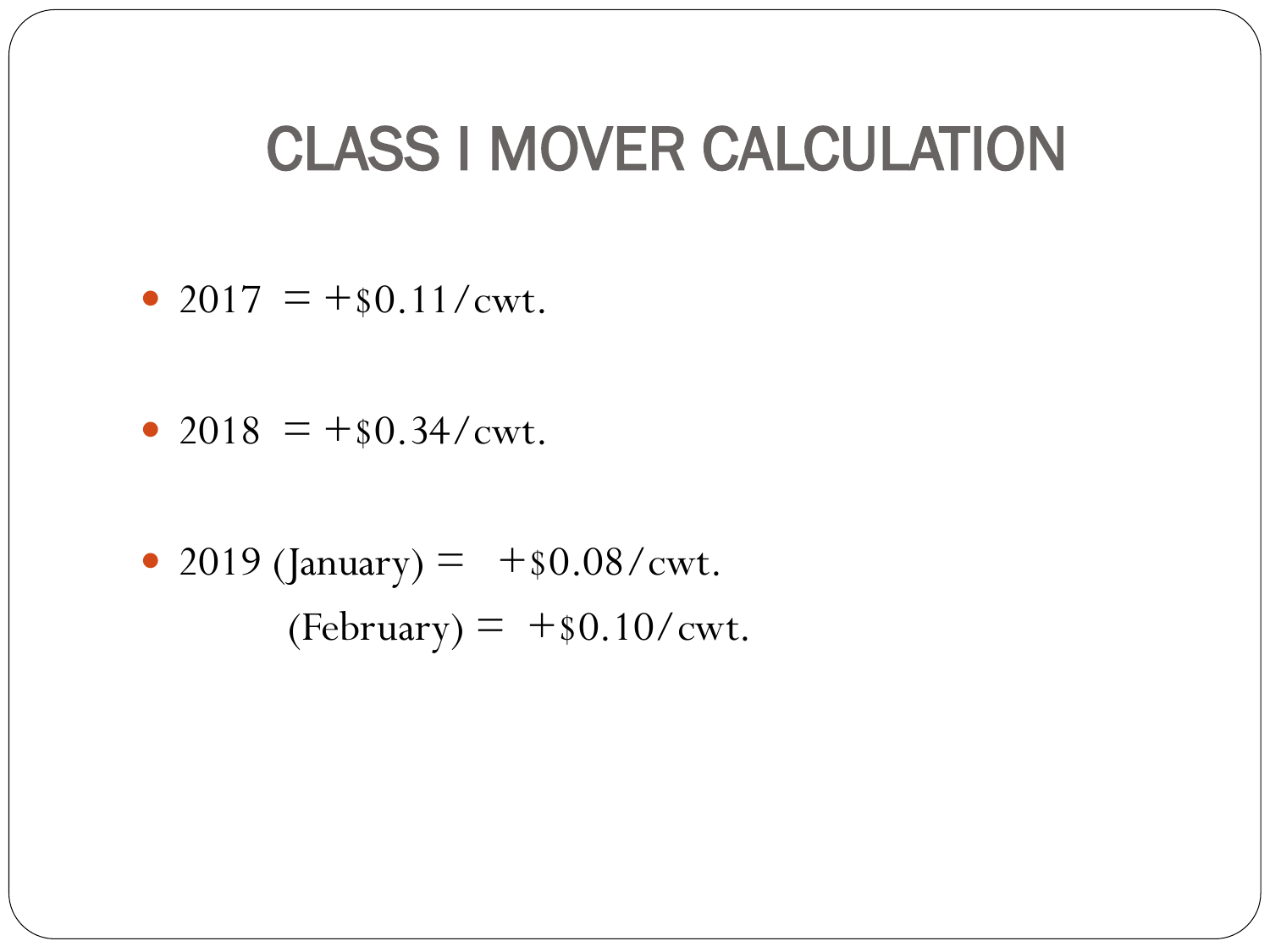# DPSR COMMODITY PRICES

| Year    | <b>Butter</b>                   | <b>Cheese</b> | <b>Nonfat Dry</b><br><b>Milk Powder</b> | Dry Whey |
|---------|---------------------------------|---------------|-----------------------------------------|----------|
|         | $(\frac{\text{S}}{\text{lb.}})$ |               |                                         |          |
| 2014    | \$2.14                          | \$2.16        | \$1.77                                  | \$0.65   |
| 2015    | \$2.08                          | \$1.65        | \$0.90                                  | \$0.38   |
| 2016    | \$2.08                          | \$1.61        | \$0.83                                  | \$0.29   |
| 2017    | \$2.33                          | \$1.63        | \$0.87                                  | \$0.44   |
| 2018    | \$2.26                          | \$1.54        | \$0.79                                  | \$0.34   |
| 2019(p) | \$2.28                          | \$1.54        | \$1.00                                  | \$0.47   |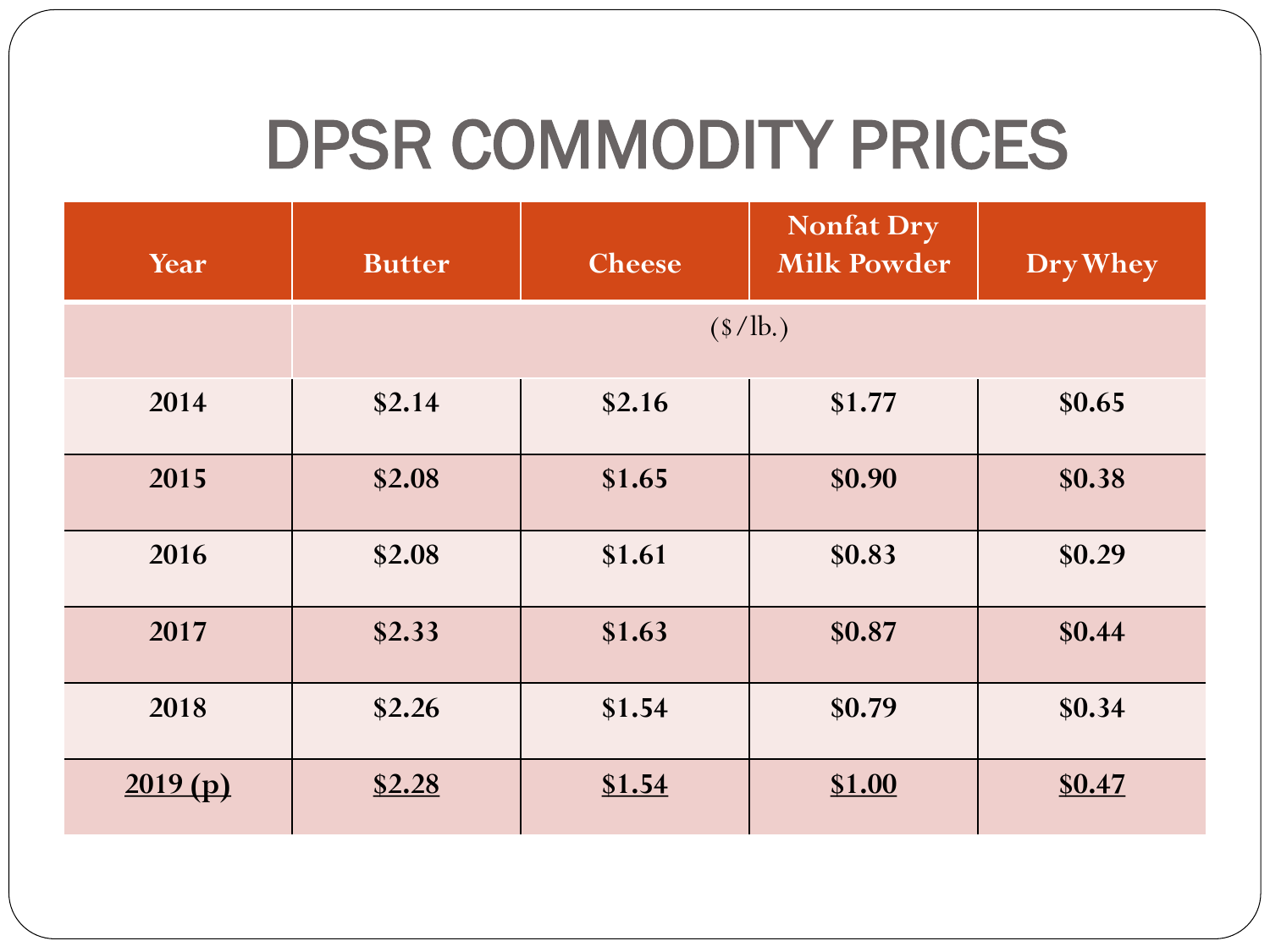# FEDERAL ORDER ACTUAL & PROJECTED BLEND PRICES

| Year          | Appalachian                                               | Florida | Southeast |  |
|---------------|-----------------------------------------------------------|---------|-----------|--|
|               | $($/ \text{cwt.} - 3.5\% \text{ fat} - \text{base zone})$ |         |           |  |
| 2015          | \$18.58                                                   | \$20.90 | \$19.29   |  |
| 2016          | \$17.09                                                   | \$19.23 | \$17.55   |  |
| 2017          | \$18.79                                                   | \$20.91 | \$19.15   |  |
| 2018          | \$17.31                                                   | \$19.37 | \$17.75   |  |
| 2019(p)       | \$18.80                                                   | \$20.85 | \$19.20   |  |
| 2019 vs. 2018 | \$1.49                                                    | \$1.48  | \$1.45    |  |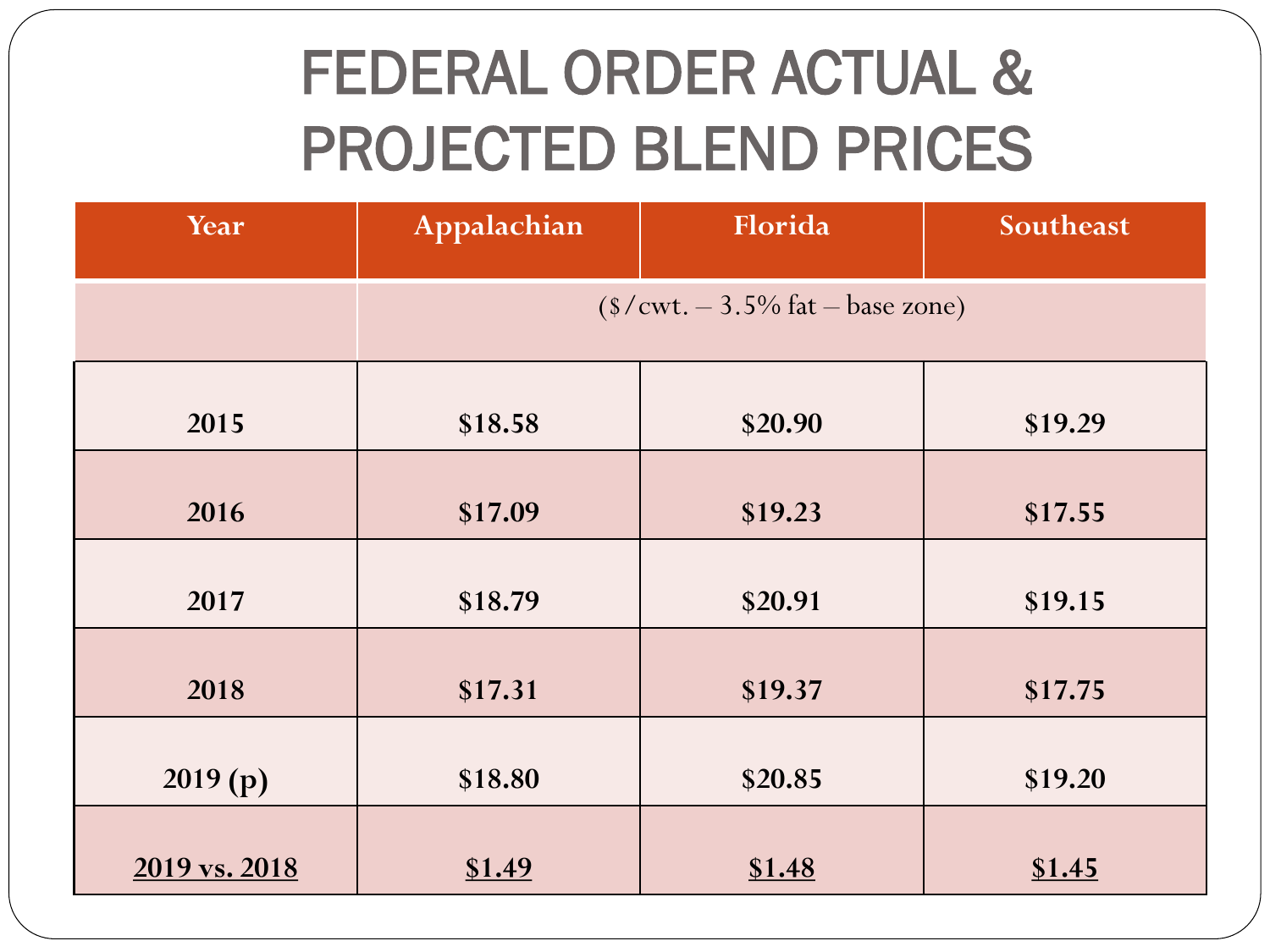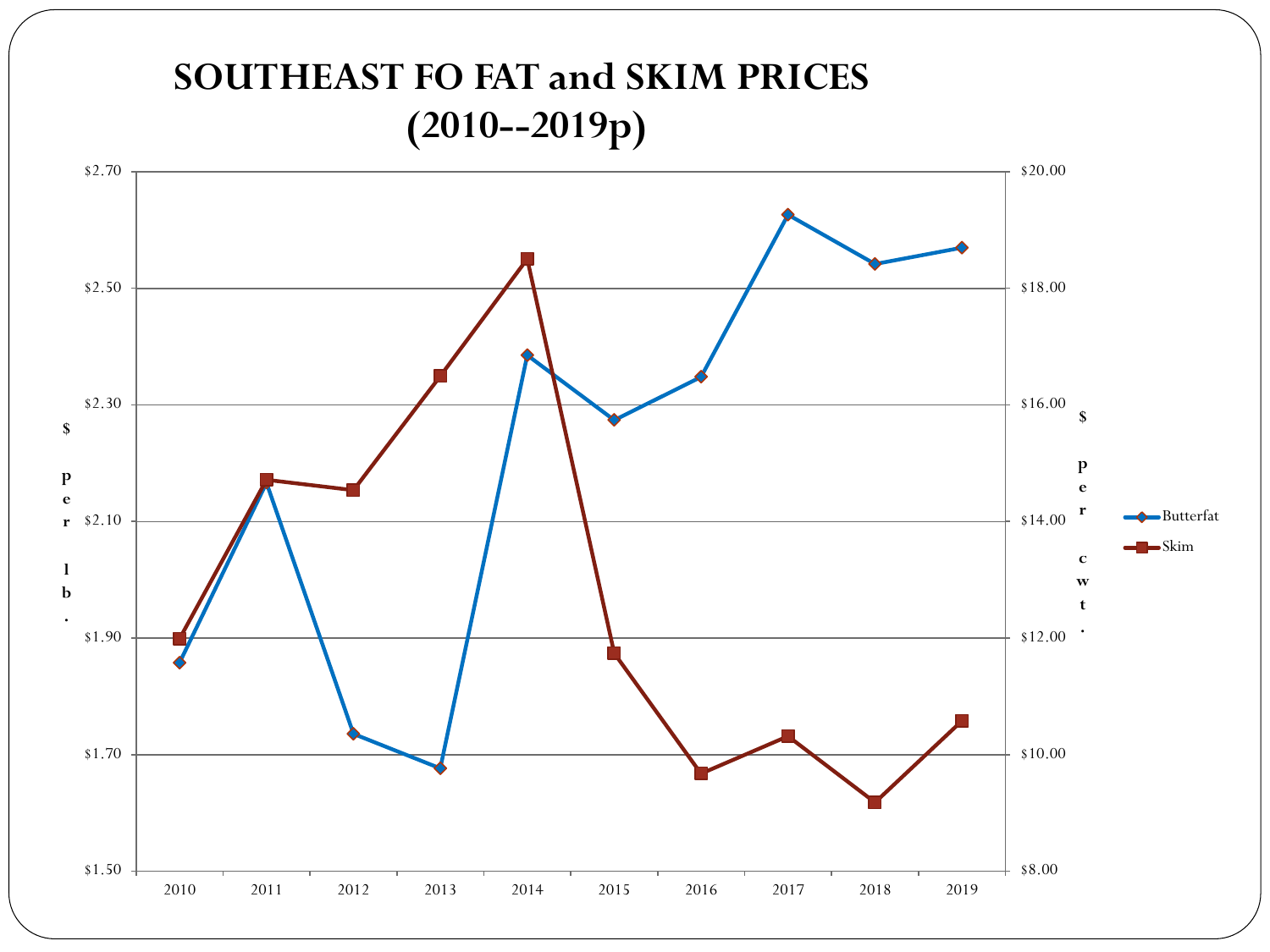# SOUTHEAST FO BLEND vs. SOUTHEAST STATES MAILBOX

| <u>Year</u>   | <b>Blend @Test</b><br><b>Mailbox</b> |            | <b>Blend-Mailbox</b> |  |
|---------------|--------------------------------------|------------|----------------------|--|
|               | $(*/cwt.)$                           |            |                      |  |
| 2010          | \$18.36                              | \$18.54    | \$0.18               |  |
| 2011          | \$22.21                              | \$22.11    | $($ \$0.10)          |  |
| 2012          | \$20.42                              | \$20.04    | (\$0.38)             |  |
| 2013          | \$22.12                              | \$21.61    | $(\$0.51)$           |  |
| 2014          | \$26.56                              | \$25.89    | $(\$0.67)$           |  |
| 2015          | \$19.67                              | \$18.20    | (\$1.47)             |  |
| 2016          | \$17.98                              | \$16.37    | (\$1.61)             |  |
| 2017          | \$19.75                              | \$17.62    | (\$2.13)             |  |
| 2018          | \$18.49                              | \$16.30(e) | $(\$2.19)$           |  |
| 2018 vs. 2017 | $-$ \$1.26                           | $-$ \$1.32 |                      |  |